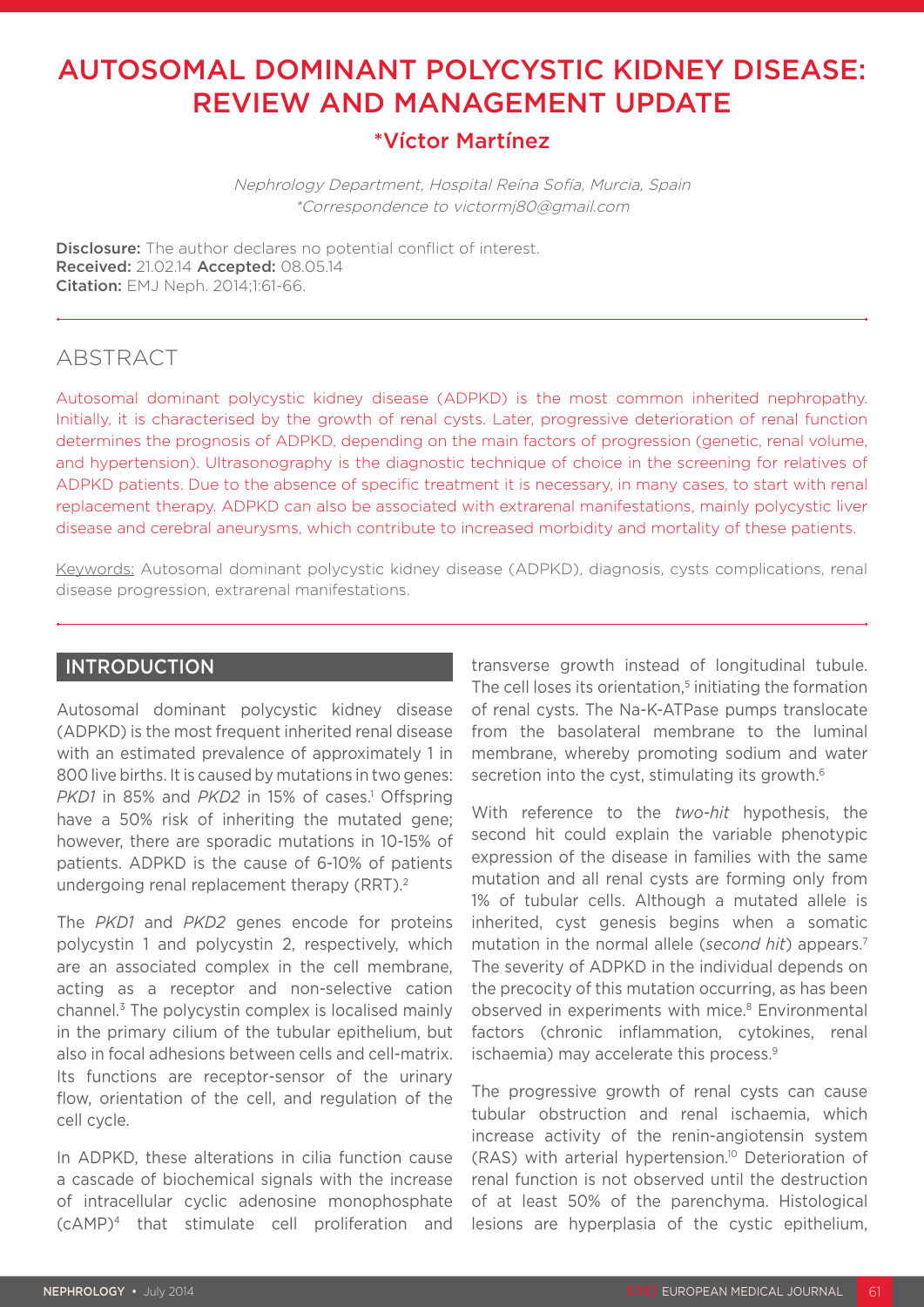vascular sclerosis, and interstitial fibrosis. The kidneys increase their volume greatly.

#### DIAGNOSIS

Screening diagnosis should be performed in all first-degree adult relatives (>18 years) of patients with ADPKD.<sup>11</sup> Ultrasonography is the technique of choice to diagnose and follow-up ADPKD patients, detecting cysts >1 cm and abdominal extrarenal features such as hepatic cysts. Ultrasonography is cheap and safe, and its sensitivity for *PKD1* is significantly higher than for *PKD2*. 12 Computed tomography (CT) and magnetic resonance imaging (MRI) can detect cysts as small as 0.5 cm but are reserved for limited cases (suspicion of kidney stones or renal tumours) as they are more expensive and expose patients to radiation. MRI is the best imaging modality to monitor renal volume as used in research studies but not in clinical practice.<sup>13</sup>

Ultrasonographic diagnostic criteria<sup>14</sup> are applied to patients with unknown genotype and a family history of ADPKD (Table 1). In the case of a negative family history, the presence of renal cysts with increased kidney size, deterioration of renal function, and liver cysts may suggest the diagnosis of ADPKD;<sup>15</sup> however, it must be differentiated from other cystic acquired disorders (multiple simple cysts, acquired renal cystic disease, medullary sponge kidney) or genetic disorders (autosomal recessive PKD, tuberous sclerosis, orofaciodigital syndrome Type 1, medullary cystic disease).<sup>16</sup>

Genetic testing should not be used as a screening tool when imaging diagnosis is clear. It is only indicated in specific situations: diagnosis of exclusion in younger at-risk individuals with a family history of ADPKD (such as a potential living-related kidney donor), patients with cystic disease but without affected relatives, individuals with early onset of PKD in families with ADPKD, and couples who wish a prenatal or preimplantation genetic diagnosis.<sup>17</sup> There are two methods to perform genetic testing: genetic linkage analysis (indirect study that requires several affected family members) or mutation analysis by Sanger sequencing (direct study, useful in sporadic mutations).18

#### Urinary Findings

The urinary concentration defect is one of the earliest findings and may be associated with symptoms of thirst and polyuria.<sup>19</sup> It has been demonstrated that urinary osmolality is less in

#### Table 1: Ultrasonographic criteria diagnosis for patients with a positive family history of autosomal dominant polycystic kidney disease.

| Years     | <b>Number Of Cysts</b>              |
|-----------|-------------------------------------|
| $15 - 39$ | ≥3 cysts (unilateral or bilateral)  |
| $40 - 59$ | $\geq$ 2 cysts in each kidney       |
| >60       | ≥4 cysts in each kidney             |
| 04∘       | <2 cysts for diagnosis of exclusion |

ADPKD after water restriction test.20 Proteinuria is usually minimal and is associated with more advanced renal dysfunciton.21 Urolithiasis occurs in 20-36% of cases, mainly because of the cystic collector compression system.22 In addition, the stones are favoured by other alterations in the urine which may be present: low urine pH, hypocitraturia, hyperoxaluria, or hypercalciuria.

#### Cyst Compilations

Cystic infection causes sudden acute pain, localised in the flank, and fever with elevated markers of inflammation. Imaging tests should be performed for diagnosis since blood or urine cultures are often negative.23 The treatment of choice is soluble antibiotics (quinolones) that penetrate the walls of the cyst for several weeks. Depending on the severity of infection, other treatment options to consider are percutaneous or surgical drainage, or even nephrectomy in recurrent infections.

In symptomatic cystic bleeding, the management is typically conservative with rest, hydration, and analgesia. In persistent bleeding, the following may be necessary: transfusion, desmopressin, percutaneous embolisation, or nephrectomy.24 When haematuria persists for more than 1 week or when the first episode occurs in over 50 years, screening for kidney cancer with MRI or CT with contrast is recommended. The prevalence of kidney cancer is not increased in patients with ADPKD.25

### RENAL DISEASE PROGRESSION

Although during the first decades of life the renal function remains normal, the growth and development of renal cysts continues. After starting the deterioration, the annual reduction of glomerular filtration rate (GFR) is 4.4-5.9 ml/ minute.26 Depending on the GFR, the patients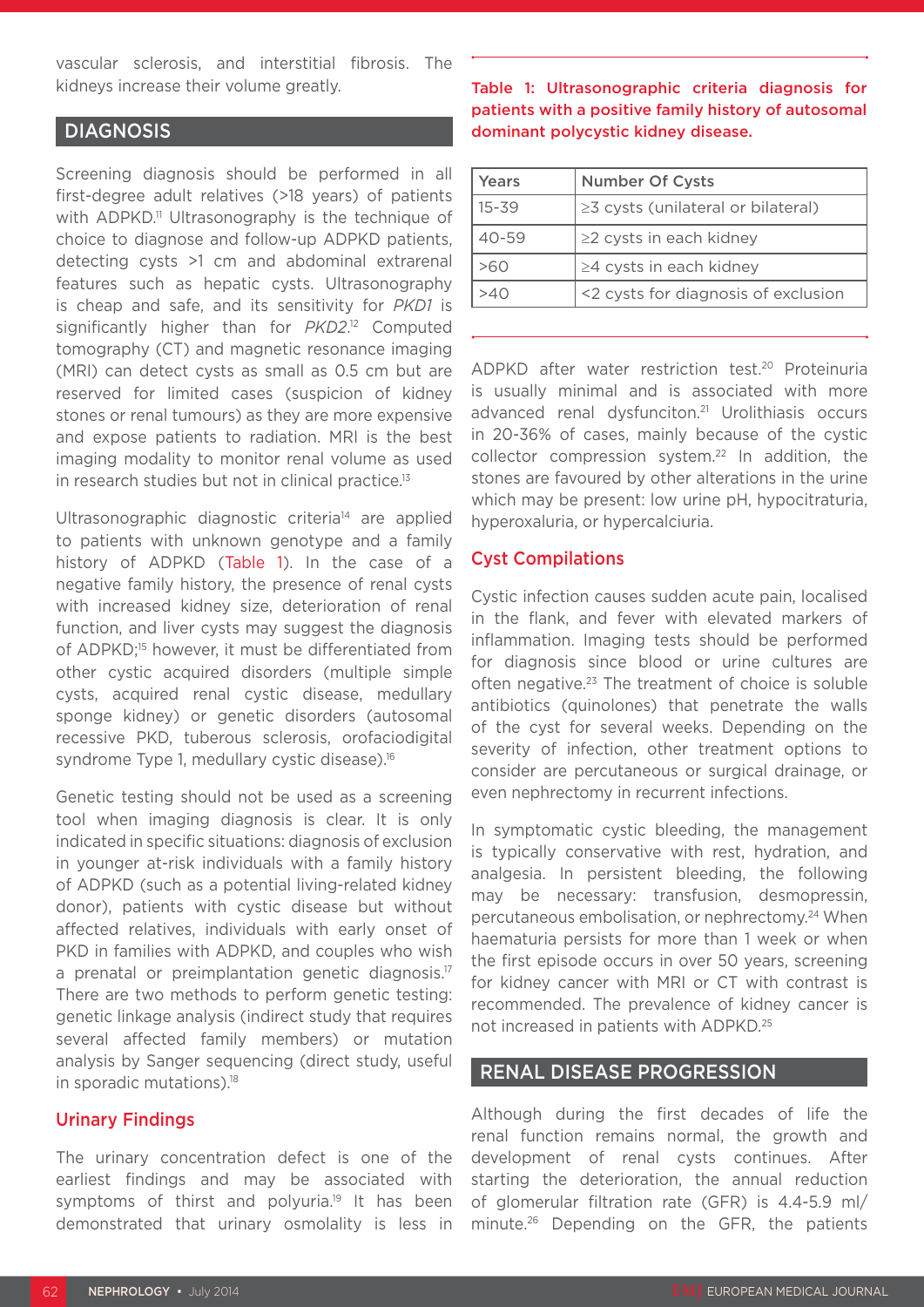should be regularly monitored by the nephrologist, although there are no established protocols. ADPKD is considered by some authors the prototype of cardiorenal syndrome Type  $4,27$  associated with lower prevalence of cardiovascular disease. The main factors that determine progression of chronic kidney disease (CKD) are: genetic, renal volume, and hypertension (Table 2).

The mutation in *PKD1* has a worse prognosis, beginning the RRT several years before *PKD2* (53 years versus 69 years). A recent study in patients with *PKD1* observed that individuals with *truncating mutations* progress faster to RRT than patients without this mutation (55 years versus 67 years).<sup>28</sup>

Total renal volume is the best predictor of progression of CKD.29 The increase of renal volume rate is 1-10% per year. Data from CRISP (Consortium for Radiologic Imaging Studies of polycystic kidney disease) of kidney volume, measured by MRI, demonstrated that the growth in renal volume is associated with deterioration of renal function,<sup>30</sup> reduction of blood flow renal.<sup>31</sup> and hypertension.<sup>32</sup>

The control of blood pressure slows the progression of CKD and usually precedes the decline of GFR.33 Initial treatment option is the use of RAS inhibitors to achieve blood pressure of <130/80 mmHg;34 however, these have not demonstrated superiority in the progression of CKD versus beta-blockers<sup>35</sup> or calcium channel blockers,<sup>36</sup> only with diuretics.<sup>37</sup> 45% of ADPKD patients have a non-dipping circadian rhythm on ambulatory blood pressure monitoring.38

#### Table 2: Factors that determine progression of CKD in ADPKD patients.

| Major        | Minor                           |
|--------------|---------------------------------|
| Genotype     | Early onset of symptoms         |
| PKD1 > PKD2  | Proteinuria                     |
| <b>TRV</b>   | HDL cholesterol                 |
| TRC          | Defect in urinary concentration |
| Hypertension | I VH                            |

CKD: chronic kidney disease; ADPKD: autosomal dominant polycystic kidney disease; TRV: total renal volume; TRC: total renal cyst; HDL: high-density lipoprotein; LVH: left ventricular hypertrophy.

Others relevant factors include: early age of onset of symptoms,<sup>39</sup> low high-density lipoprotein cholesterol levels, proteinuria, haematuria, left ventricular hypertrophy, and defect in urinary concentration (Table 2).<sup>40</sup> Although traditionally the male sex has been considered a risk factor for progression, in many articles there are no differences.<sup>41</sup> Normotensive pregnant women with normal renal function usually have uncomplicated pregnancies without reduction of GFR; however, several pregnancies may accelerate progression to CKD.<sup>42</sup>

#### TREATMENT

Experimental studies with vasopressin V2 receptor antagonist (tolvaptan) in mice with PKD found lower renal cAMP levels and inhibition of cystogenesis.<sup>43</sup> The TEMPO study included 1,445 ADPKD patients with GFR >60 ml/minute and renal volume >750 ml, who received treatment with tolvaptan or placebo (double-blind) for 3 years. In the results of the tolvaptan group, a slowing of the deterioration in renal function was observed and there was a smaller increase in renal volume, although adverse effects were higher (hypernatraemia, polyuria, or hyperuricaemia).<sup>44</sup> Other treatments, such as somatostatin analogues<sup>45</sup> and the mammalian target of rapamycin (mTOR) inhibitor<sup>46</sup> have shown no beneficial effect in these patients.

RRT is required in 50% of patients older than 60 years. In recent years, it has been observed that the age at initiation of RRT has increased, attributable to therapeutic advances. However, one study found no difference in the last 25 years in ADPKD patients who started RRT, despite a delay of 9 years in the age of onset of RRT in patients without ADPKD.<sup>47</sup>

Kidney transplantation is the best therapeutic choice for ADPKD patients in RRT.<sup>48</sup> Nephrectomy is indicated previously in presence of repeated cystic infections or bleeding and when an enormous renal size may complicate a correct placement of the graft. Peritoneal dialysis is a technique of first choice<sup>49</sup> which gives a better prognosis than haemodialysis for some authors;<sup>50</sup> however, in patients with massive polycystic liver disease, very large kidneys, abdominal hernias, or recurrent diverticulitis it is not recommended.

In most articles, the survival of the ADPKD patients in RRT was higher than non-ADPKD patients, may be in relation to: starting RRT at younger age, lower prevalence of cardiovascular risk factors,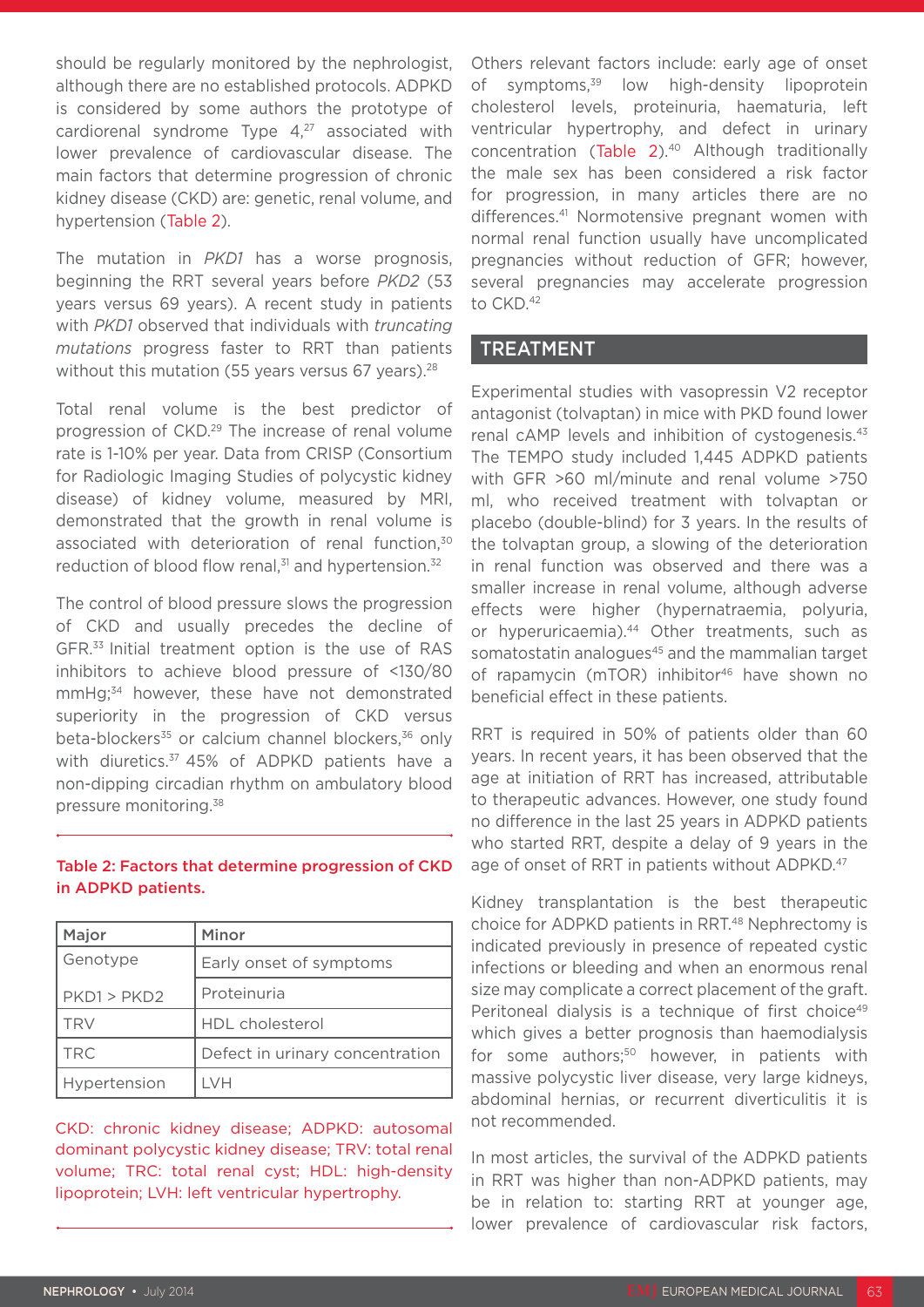and higher haemoglobin levels.<sup>51</sup> In another study, ADPKD patients showed a higher survival rate than diabetes-free non-ADPKD patiens.52 The primary cause of death in these patients was cardiovascular disease, followed by infections.53,54

### EXTRARENAL MANIFESTATIONS

Polycystic liver disease is the most common extrarenal manifestation and is associated with increased renal volume, older age, and female sex<sup>55</sup> (several pregnancies or oestrogen intake),<sup>56</sup> as oestrogen can stimulate cyst hepatic growth. Liver cysts are usually asymptomatic and the liver function is normal, so follow-up of these patients is not necessary. The diagnosis is performed by ultrasonography; however, MRI is more sensitive for the detection of small cysts.<sup>57</sup>

The increased liver volume may cause symptoms of extrinsic compression: abdominal pain, early satiety, and obstruction of the hepatic veins or biliar duct.57 Partial hepatic resection or even liver transplantation may be necessary in the case of massive polycystic liver.<sup>58</sup> Treatment with somatostatin analogues for 2 years has shown decreased liver volume but more studies are needed. The mTOR inhibitors have not obtained any results.59 Liver cyst infection causes fever, right upper abdominal pain, and possible elevated CA19.9 and alkaline phosphatase levels. Treatment consists of antibiotics that penetrate the cyst wall, and the response to percutaneous drainage is better than in cysts kidney.<sup>60</sup>

The prevalence of cerebral aneurysms (CA) is 5-times higher in the general population and is increased with a positive family history of CA.<sup>61</sup> A rupture of a CA, resulting in an intracerebral or subarachnoid haemorrhage, is the most severe complication of ADPKD,<sup>62</sup> and depends on size of the CA and other factors such as age, uncontrolled hypertension, tobacco, cocaine, or anticoagulants.<sup>63</sup> Patients with CA are usually asymptomatic.

Magnetic resonance angiography (MRA) or CT angiography are the procedures of choice for diagnosis of CA.64 Screening is indicated in ADPKD patients with previous family history of aneurysm or cerebral bleeding, previous rupture, or neurological symptoms.<sup>65</sup> In high-risk patients, when the diagnostic test detects no aneurysms, it should be repeated every 5 years. When an aneurysm is diagnosed, the therapeutic options are:66 conservative management with

radiological monitoring in CA <7 mm, and surgical intervention or endovascular repair $67$  in AC  $>7$ -11 mm or rapidly growing.

With regards to cysts in other organs, heart or abdominal manifestations are less common and usually asymptomatic so screening is not recommended. The cysts in the epididymis and seminal vesicles are a rare cause of infertility.<sup>68</sup> arachnoid cysts are usually asymptomatic, although they may increase the risk of subdural haematoma, and there does not appear to be an increased risk of ovarian cysts.69

Left ventricular hypertrophy is the most frequent cardiac manifestation, usually associated with hypertension, but it has also been observed in normotensive patients.<sup>70</sup> The mitral valve prolapse is the most common valve disease; $71$  others that are less common are tricuspid valve prolapse and aortic regurgitation due to aortic root dilatation, which increases the risk of aortic dissection. Studies suggest an increased incidence of coronary and aortic abdominal aneurysms.72 The increased risk of colonic diverticula and abdominal hernias in ADPKD patients may contraindicate the peritoneal dialysis.<sup>73</sup>

## CONCLUSIONS AND RECOMMENDATIONS

ADPKD is a hereditary systemic disorder characterised by the growth of renal cysts. The first symptoms appear from adulthood, such as hypertension, haematuria, nephrolithiasis, or cyst complications (infection and bleeding) that usually are due to the number and size of renal cysts. Total renal volume is the best predictor of prognostics for ADPKD, and factors of progression of CKD should be controlled.

ADPKD patients should be regularly followedup by the nephrologist with renal function and ultrasonograhy, and screening diagnosis should be performed in all first-degree adult relatives with ultrasonograhy. A diet low in salt (<6 g/day) and protein (<1 g/day) is recommended. Blood pressure should be maintained at <130/80 mmHg since the treatment of choice is RAS inhibitors. In addition, ADPKD patients should drink 2-3 litres of water per day and avoiding caffeine, which may stimulate cAMP levels and cystogenesis. It is recommended to normalise cholesterol levels with diet or treatment. A ruptured cerebral aneurysm is the most severe complication, so screening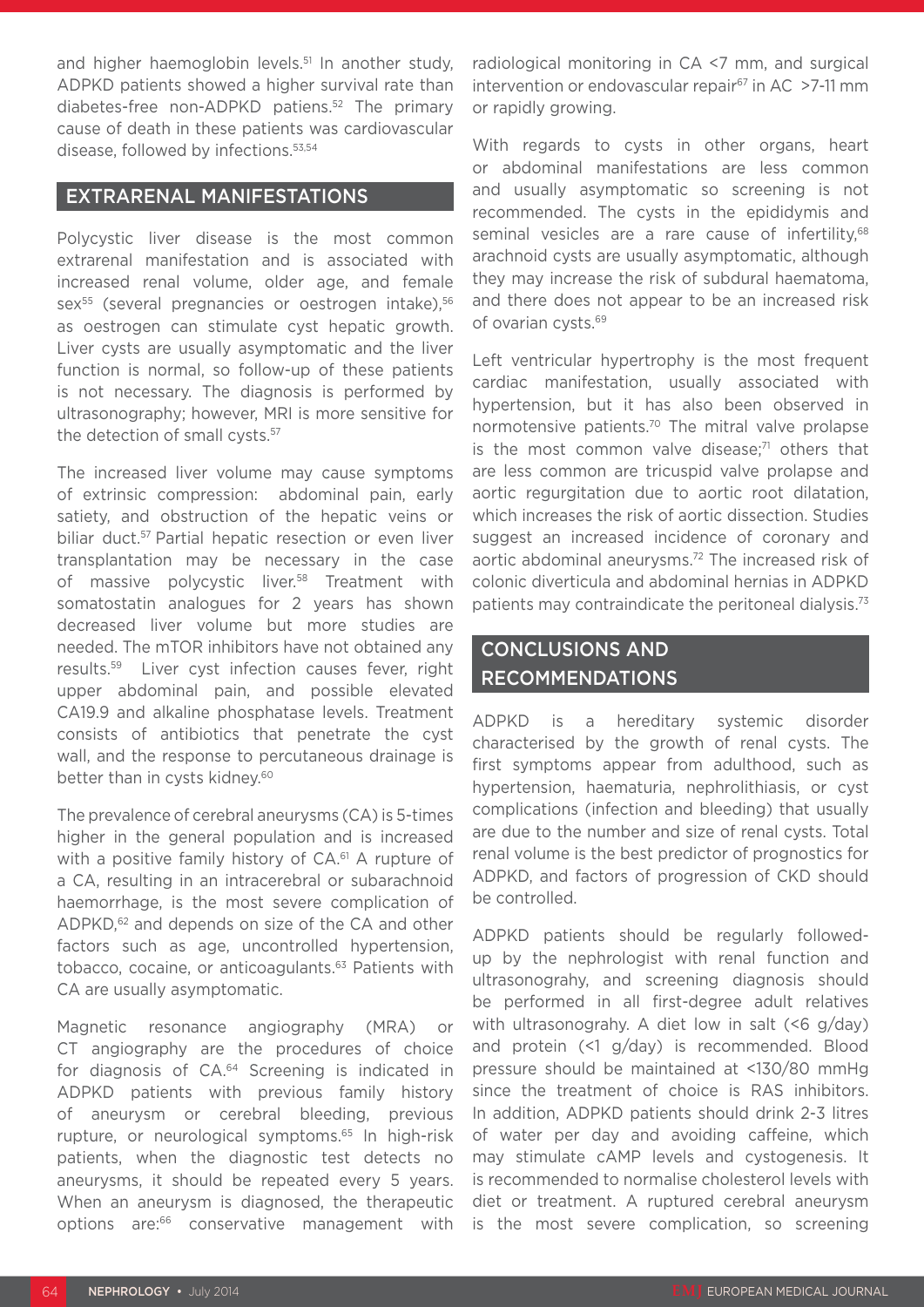with MRA should be performed in high-risk ADPKD patients.

Despite the absence of a specific treatment for ADPKD as yet, the initial results of treatment with tolvaptan showed a slowing reduction in

deterioration of renal function and a smaller increase in renal volume; however, comparisons with more long-term studies are necessary in the search for a definitive treatment. Therefore, we should follow the recommendations in this review to slow the progression of CKD in ADPKD patients.

#### REFERENCES

1. Hateboer N et al. Comparison of phenotypes of polycystic kidney disease types 1 and 2. Lancet. 1999;353(9147): 103-7.

2. Bleyer AJ, Hart TC. Polycystic kidney disease. N Engl J Med. 2004;350(25):2622.

3. Sharif-Naeini R et al. Polycystin-1 and -2 dosage regulates pressure sensing. Cell. 2009;139(3):587-96.

4. Ortiz A. [Cilia and cystogenesis]. Nefrología. 2004;24(4):307-11.

5. Chapin HC, Caplan MJ. The cell biology of polycystic kidney disease. J Cell Biol. 2010;191(4):701-10.

6. Davidow CJ et al. The cystic fibrosis transmembrane conductance regulator mediates transepithelial fluid secretion by human autosomal dominant polycystic kidney disease epithelium in vitro. Kidney Int. 1996;50(1):208-18.

7. Pei Y et al. Somatic PKD2 mutations in individual kidney and liver cysts support a "two-hit" model of cystogenesis in type 2 autosomal dominant polycystic kidney disease. J Am Soc Nephrol. 1999;10(7):1524-9.

8. Joly D et al. Ciliary function of polycystins: a new model for cystogenesis. Nephrol Dial Transplant. 2003;18(9): 1689-92.

9. Karihaloo A et al. Macrophages promote cyst growth in polycystic kidney disease. J Am Soc Nephrol. 2011;22(10):1809-14.

10. Jafar TH et al. The effect of angiotensin-converting-enzyme inhibitors on progression of advanced polycystic kidney disease. Kidney Int. 2005;67(1):265-71.

11. O'Neill WC et al. Sonographic assessment of the severity and progression of autosomal dominant polycystic kidney disease: the Consortium of Renal Imaging Studies in Polycystic Kidney Disease (CRISP). Am J Kidney Dis. 2005;46(6):1058-64.

12. Nicolau C et al. Autosomal dominant polycystic kidney disease types 1 and 2: assessment of US sensitivity for diagnosis. Radiology. 1999;213(1):273-6.

13. Kistler AD et al. Increases in kidney volume in autosomal dominant polycystic kidney disease can be detected within 6 months. Kidney Int. 2009;75(2):235-41.

14. Pei Y et al. Unified criteria for ultrasonographic diagnosis of ADPKD. J Am Soc Nephrol. 2009;20(1):205-12.

15. Gabow PA. Autosomal dominant polycystic kidney disease. N Engl J Med. 1993;329(5):332-42.

16. Thauvin-Robinet C et al. Clinical, molecular, and genotype–phenotype correlation studies from 25 cases of oralfacial-digital syndrome type 1: a French and Belgian collaborative study. J Med Genet. 2006;43(1):54-61.

17. Pei Y. Diagnostic approach in autosomal dominant polycystic kidney disease. Clin J Am Soc Nephrol. 2006;1(5):1108-14.

18. Rossetti S et al. Identification of gene mutations in autosomal dominant polycystic kidney disease through targeted resequencing. J Am Soc Nephrol. 2012;23(5):915-33.

19. Seeman T et al. Renal concentrating capacity is linked to blood pressure in children with autosomal dominant polycystic kidney disease. Physiol Res. 2004;53(6):629-34.

20. Zittema D et al. Vasopressin, copeptin, and renal concentrating capacity in patients with autosomal dominant polycystic kidney disease without renal impairment. Clin J Am Soc Nephrol. 2012;7(6):906-13.

21. Chapman AB et al. Overt proteinuria and microalbuminuria in autosomal dominant polycystic kidney disease. J Am Soc Nephrol. 1994;5(6):1349-54.

22. Torres VE, et al. Renal stone disease in autosomal dominant polycystic kidney disease: contribution of extrarenal complications to mortality. Am J Kidney Dis. 1993;22(4):513–9.

 23. Jouret F et al. Diagnosis of cyst infection in patients with autosomal dominant polycystic kidney disease: attributes and limitations of the current modalities. Nephrol Dial Transplant. 2012;27(10):3746-51.

24. Gabow PA et al. Clinical profiles of gross hematuria in autosomal dominant polycystic kidney disease. Am J Kidney Dis. 1992;20(2):140-3.

25. Keith DS et al. Renal cell carcinoma in autosomal dominant polycystic kidney disease. J Am Soc Nephrol. 1994;4(9):1661-9.

26. Klahr S et al. Dietary protein restriction, blood pressure control and the progression of polycystic kidney disease. Modification of Diet in Renal Disease Study Group. J Am Soc Nephrol. 1995;5(12):2037-47.

27. Virzi GM et al. ADPKD: prototype of cardiorenal syndrome type 4. Int J Nephrol. 2010;2011:490795

28. Cornec-Le E et al. Type of PKD1 mutation influences renal outcome in ADPKD. J Am Soc Nephrol. 2013;24(6):1006-13.

29. King BF et al. Magnetic resonance measurements of renal blood flow as a marker of disease severity in autosomaldominant polycystic kidney disease. Kidney Int. 2003;64(6):2214-21.

30. Fick-Brosnahan GM et al. Relationship between renal volume growth and renal function in autosomal dominant polycystic kidney disease: a longitudinal study. Am J Kidney Dis. 2002;39(6): 1127-34.

31. Torres VE et al. Magnetic resonance measurements of renal blood flow and disease progression in autosomal dominant polycystic kidney disease. Clin J Am Soc Nephrol. 2007;2(1):112-20.

32. Chapman AB et al. Renal structure in early autosomal-dominant polycystic kidney disease (ADPKD): the Consortium for Radiologic Imaging Studies of Polycystic Kidney Disease (CRISP) cohort. Kidney International. 2003;64(3):1035-45.

33. Ecder T, Schrier RW. Hypertension in autosomal-dominant polycystic kidney disease: early occurrence and unique aspects. J Am Soc Nephrol. 2001;12(1): 194-200.

34. Grantham JJ. Clinical practice. Autosomal dominant polycystic kidney disease. N Engl J Med. 2008;359(14): 1477-85.

35. Zeltner R et al. Renal and cardiac effects of antihypertensive treatment with ramipril vs metoprolol in autosomal dominant polycystic kidney disease. Nephrol Dial Transplant. 2008;23(2): 573-9.

36. Ecder T et al. Effect of antihypertensive therapy on renal function and urinary albumin excretion in hypertensive patients with autosomal dominant